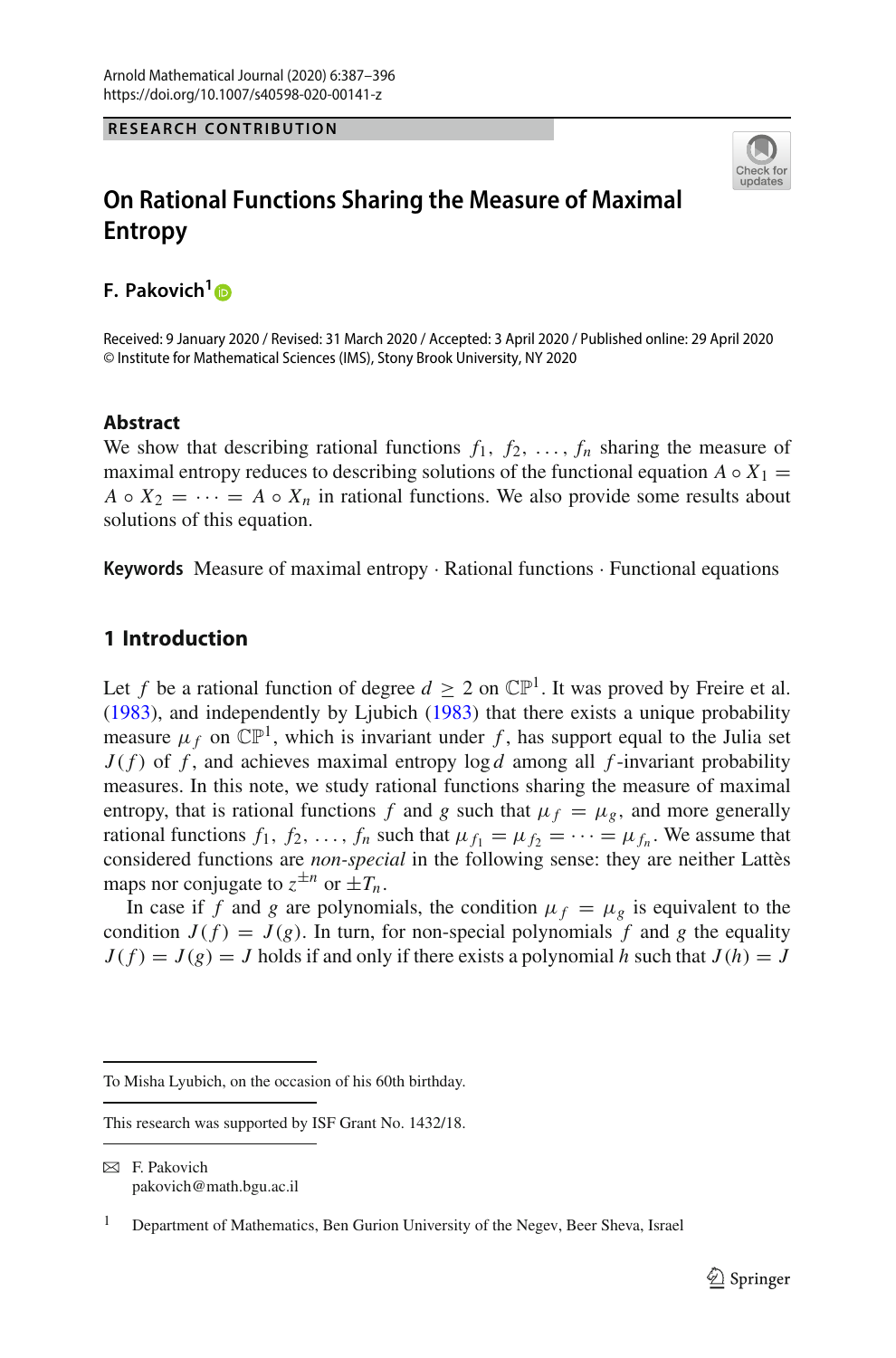and

<span id="page-1-0"></span>
$$
f = \eta_1 \circ h^{\circ s}, \quad g = \eta_2 \circ h^{\circ t} \tag{1}
$$

for some integers  $s, t > 1$  and rotational symmetries  $\eta_1, \eta_2$  of *J* (see Atela and H[u](#page-8-0) [1996](#page-8-0); Schmidt and Steinmet[z](#page-9-2) [1995](#page-9-2), and also Atel[a](#page-8-1) [1998;](#page-8-1) Baker and Eremenk[o](#page-8-2) [1987;](#page-8-2) Beardo[n](#page-8-3) [1990](#page-8-3) for other related results). Note that a similar conclusion remains true if instead of the condition  $J(f) = J(g)$  one were to assume only that f and g s[h](#page-9-3)are a completely invariant compact set in  $\mathbb C$  (see Pakovich [2008\)](#page-9-3). Note also that in the polynomial case any of the conditions  $J(f) = J(g)$  and [\(1\)](#page-1-0) is equivalent to the condition that

<span id="page-1-2"></span>
$$
f^{\circ k} = \eta \circ g^{\circ l},\tag{2}
$$

for some integers  $k, l \ge 1$  and Möbius transformation  $\eta$  such that  $\eta(J(g)) = J(g)$ .

Since  $\mu_f = \mu_{f^{\circ k}}$ , the equality  $\mu_f = \mu_g$  holds whenever f and g share an iterate, that is satisfy

<span id="page-1-1"></span>
$$
f^{\circ k} = g^{\circ l} \tag{3}
$$

for some integers  $k, l \geq 1$ . Moreover,  $\mu_f = \mu_g$  whenever f and g commute. However, the latter condition in fact is a particular case of the former one, since non-special commu[t](#page-9-4)ing  $f$  and  $g$  always satisfy  $(3)$  by the result of Ritt [\(1923\)](#page-9-4). Note that in distinction with the polynomial case rational solutions of [\(3\)](#page-1-1) not necessarily have the form [\(1\)](#page-1-0) (see Rit[t](#page-9-4) [1923;](#page-9-4) Pakovic[h](#page-9-5) [2019b](#page-9-5)).

The problem of describing rational functions *f* and *g* with  $\mu_f = \mu_g$  can be expressed in algebraic terms. Specifically, the results of Levi[n](#page-9-6) [\(1990\)](#page-9-6) and Levin and Przytyck[i](#page-9-7) [\(1997](#page-9-7)) imply that for non-special *f* and *g* the equality  $\mu_f = \mu_g$  holds if and only if some of their iterates  $F = f^{\circ k}$  and  $G = g^{\circ l}$  satisfy the system of functional equations

<span id="page-1-3"></span>
$$
F \circ F = F \circ G, \quad G \circ G = G \circ F \tag{4}
$$

(see Y[e](#page-9-8) [2015](#page-9-8) for more detail).

Examples of rational functions *f*, *g* with  $\mu_f = \mu_g$ , which do not have the form [\(2\)](#page-1-2), were constructed by Y[e](#page-9-8) [\(2015\)](#page-9-8). These examples are based on the following remarkable observation: if *X*, *Y* , and *A* are rational functions such that

<span id="page-1-4"></span>
$$
A \circ X = A \circ Y,\tag{5}
$$

then the functions

$$
F = X \circ A, \quad G = Y \circ A
$$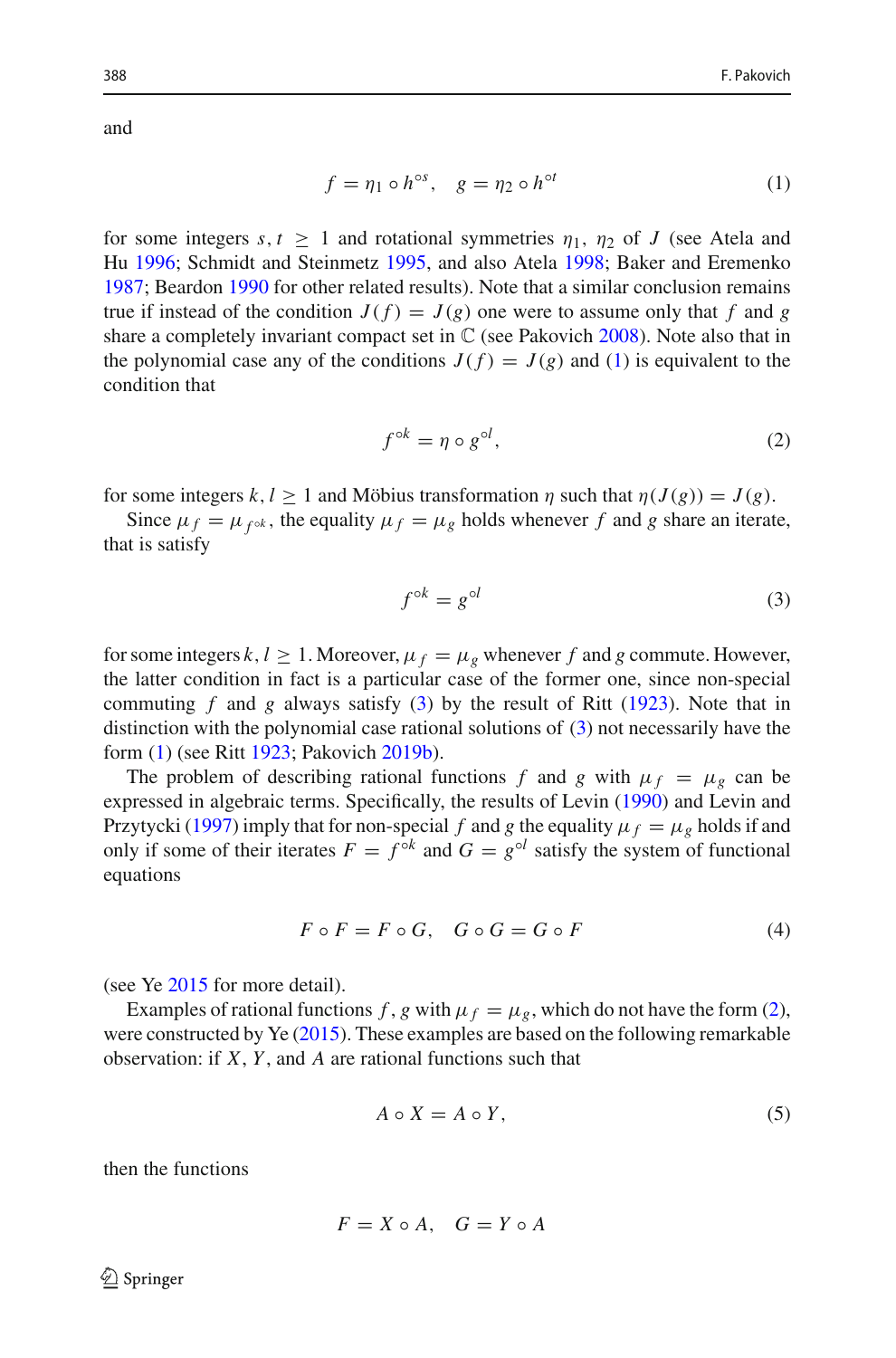satisfy [\(4\)](#page-1-3). The simplest examples of solutions of [\(5\)](#page-1-4) can be obtained from rational functions satisfying  $A \circ \eta = A$  for some Möbius transformation  $\eta$ , by setting

<span id="page-2-1"></span>
$$
X = \eta \circ Y. \tag{6}
$$

In this case, the corresponding solutions of [\(4\)](#page-1-3) have the form [\(2\)](#page-1-2). However, other solutions of  $(5)$  also exist, allowing to construct solutions of  $(4)$  which do not have the form  $(2)$ .

<span id="page-2-0"></span>Roughly speaking, the main result of this note states that in fact *all* solutions of [\(4\)](#page-1-3) can be obtained from solutions of [\(5\)](#page-1-4). More generally, the following statement holds.

**Theorem 1.1** *Let f*1, *f*2,..., *fn be non-special rational functions of degree at least two on* CP1*. Then they share the measure of maximal entropy if and only if some of their iterates*  $F_1, F_2, \ldots, F_n$  *can be represented in the form* 

<span id="page-2-4"></span>
$$
F_1 = X_1 \circ A, \quad F_2 = X_2 \circ A, \dots, F_n = X_n \circ A,\tag{7}
$$

*where A and*  $X_1, X_2, \ldots, X_n$  *are rational functions such that* 

<span id="page-2-3"></span>
$$
A \circ X_1 = A \circ X_2 = \dots = A \circ X_n \tag{8}
$$

*and*  $\mathbb{C}(X_1, X_2, ..., X_n) = \mathbb{C}(z)$ .

Theorem [1.1](#page-2-0) shows that "up to iterates" describing pairs of rational functions *f* and *g* with  $\mu_f = \mu_g$  reduces to describing solutions of [\(5\)](#page-1-4). In particular, since polynomial solutions of  $(5)$  satisfy  $(6)$ , we immediately recover the result that polynomials  $f$ ,  $g$ with  $\mu_f = \mu_g$  satisfy [\(2\)](#page-1-2). Nevertheless, the problem of describing solutions of [\(5\)](#page-1-4) for arbitrary rational *A*, *X*, *Y* is still widely open. In fact, a complete description of solutions of [\(5\)](#page-1-4) is obtained only in the case where *A* is a polynomial (while *X* and *Y* can be arbitrary rational functions) in the paper by Avanzi and Zannie[r](#page-8-4) [\(2003\)](#page-8-4). The approach of Avanzi and Zannie[r](#page-8-4) [\(2003](#page-8-4)) is based on describing polynomials *A* for which the genus of an irreducible algebraic curve

<span id="page-2-2"></span>
$$
C_A: \frac{A(x) - A(y)}{x - y} = 0
$$
\n(9)

is zero, and analyzing situations where  $C_A$  is reducible but has a component of genus zero. Although the same strategy can be applied to an arbitrary rational function *A*, both its stages become much more complicated and no general results are known to date.

Note that the problem of describing solutions of equation [\(5\)](#page-1-4) for rational *A* and *meromorphic* on the complex plane *X*, *Y* was posed in the paper of Lyubich and Minsky (see Lyubich and Minsk[y](#page-9-9) [1997,](#page-9-9) p. 83) in the context of studying the action of rational functions on the "universal space" of non-constant functions meromorphic on C. In algebraic terms, the last problem is equivalent to describing rational functions *A* such that [\(9\)](#page-2-2) has a component of genus zero *or one*.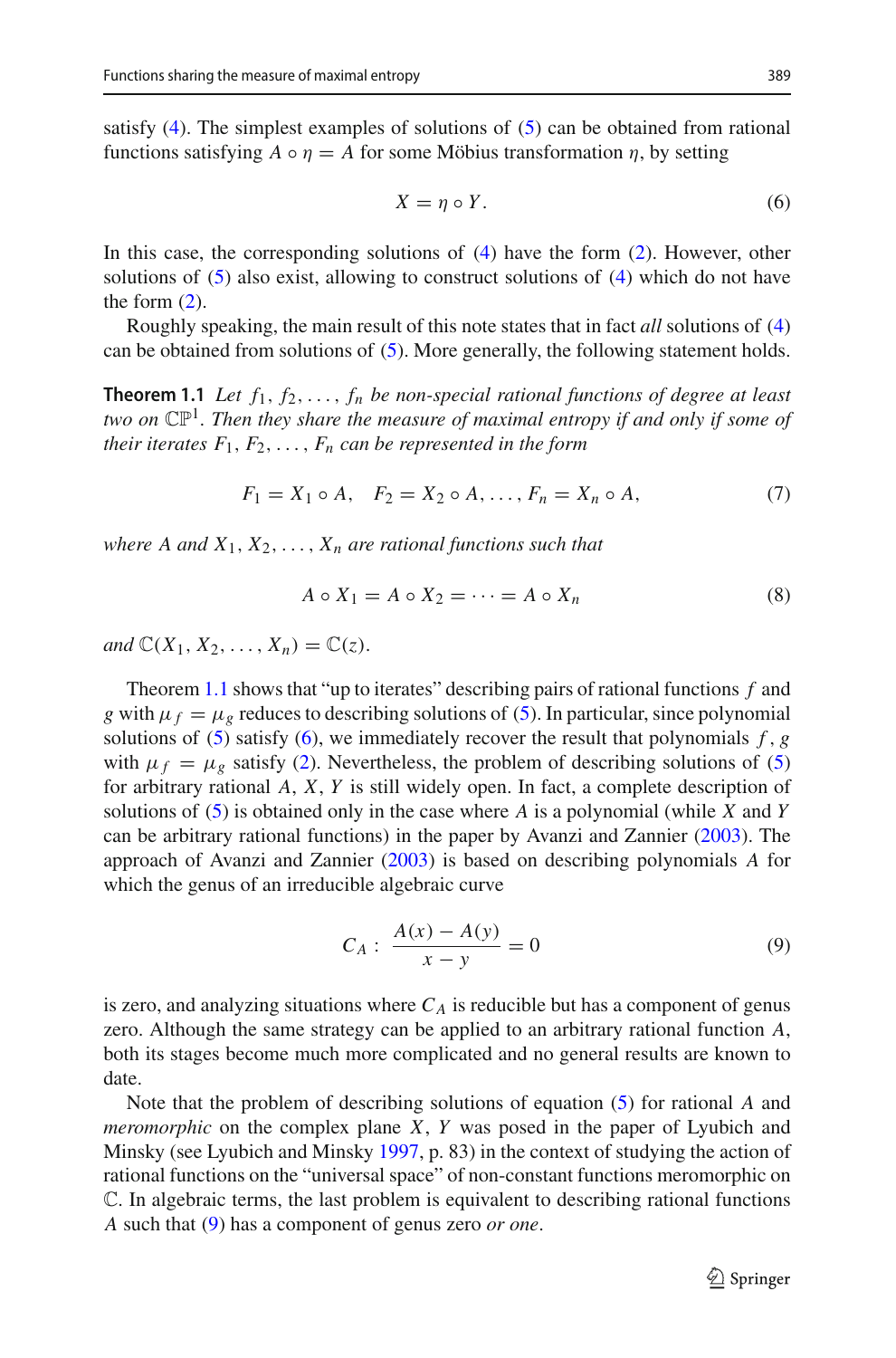Theorem [1.1](#page-2-0) implies an interesting corollary, concerning dynamical characteristics of rational functions sharing the measure of maximal entropy. Recall that the *multiplier spectrum* of a rational function *f* of degree *d* is a function which assigns to each *s*  $\geq$  1 the unordered list of multipliers at all  $d^s + 1$  fixed points of  $f^{\circ s}$  taken with appropriate multiplicity. Two rational functions are called *isospectral* if they have the same multiplier spectrum.

<span id="page-3-0"></span>**Corollary 1.1** *If non-special rational functions*  $f_1, f_2, \ldots, f_n$  *of degree at least two share the measure of maximal entropy, then some of their iterates*  $F_1, F_2, \ldots, F_n$  are *isospectral.*

The rest of this note is organized as follows. In the second section, we prove Theorem [1.1](#page-2-0) and Corollary [1.1.](#page-3-0) Then, in the third section, we prove two results concerning equation [\(5\)](#page-1-4) and system [\(8\)](#page-2-3). The first result states that if the curve  $C_A$  is irreducible and rational functions *X*, *Y* provide a generically one-to-one parametrization of  $C_A$ , then  $X = Y \circ \eta$  for some involution  $\eta \in Aut(\mathbb{CP}^1)$ . The second result states that if *A* and  $X_1, X_2, \ldots, X_n$  are rational functions such that [\(8\)](#page-2-3) holds and  $X_1, X_2, \ldots, X_n$ are distinct, then  $n \le \deg A$ , and  $n = \deg A$  only if the Galois closure of the field extension  $\mathbb{C}(z)/\mathbb{C}(A)$  has genus zero or one. In fact, we prove these results in the more general setting, allowing the functions  $X, Y$  and  $X_1, X_2, \ldots, X_n$  to be meromorphic on C.

#### **2 Functions sharing the measure of maximal entropy**

In this section, we deduce Theorem [1.1](#page-2-0) and Corollary [1.1](#page-3-0) from the criterion [\(4\)](#page-1-3) and the following four lemmas.

**Lemma 2.1** *Let*  $A_1, A_2, \ldots, A_n$  *and*  $Y_1, Y_2, \ldots, Y_n$  *be rational functions such that* 

<span id="page-3-5"></span><span id="page-3-4"></span>
$$
A_i \circ Y_1 = A_i \circ Y_2 = \dots = A_i \circ Y_n, \quad i = 1, \dots n,
$$
 (10)

*and*

<span id="page-3-1"></span>
$$
\mathbb{C}(A_1, A_2, \dots, A_n) = \mathbb{C}(z). \tag{11}
$$

*Then*

<span id="page-3-2"></span>
$$
Y_1 = Y_2 = \dots = Y_n. \tag{12}
$$

*Proof.* By [\(11\)](#page-3-1), there exists a rational function  $P \in \mathbb{C}(\mathfrak{z}_1, \mathfrak{z}_2, \ldots, \mathfrak{z}_n)$  such that

$$
z = P(A_1, A_2, \ldots, A_n),
$$

implying that

<span id="page-3-3"></span>
$$
Y_j = P(A_1 \circ Y_j, A_2 \circ Y_j, \dots, A_n \circ Y_j), \quad 1 \le j \le n. \tag{13}
$$

 $\textcircled{2}$  Springer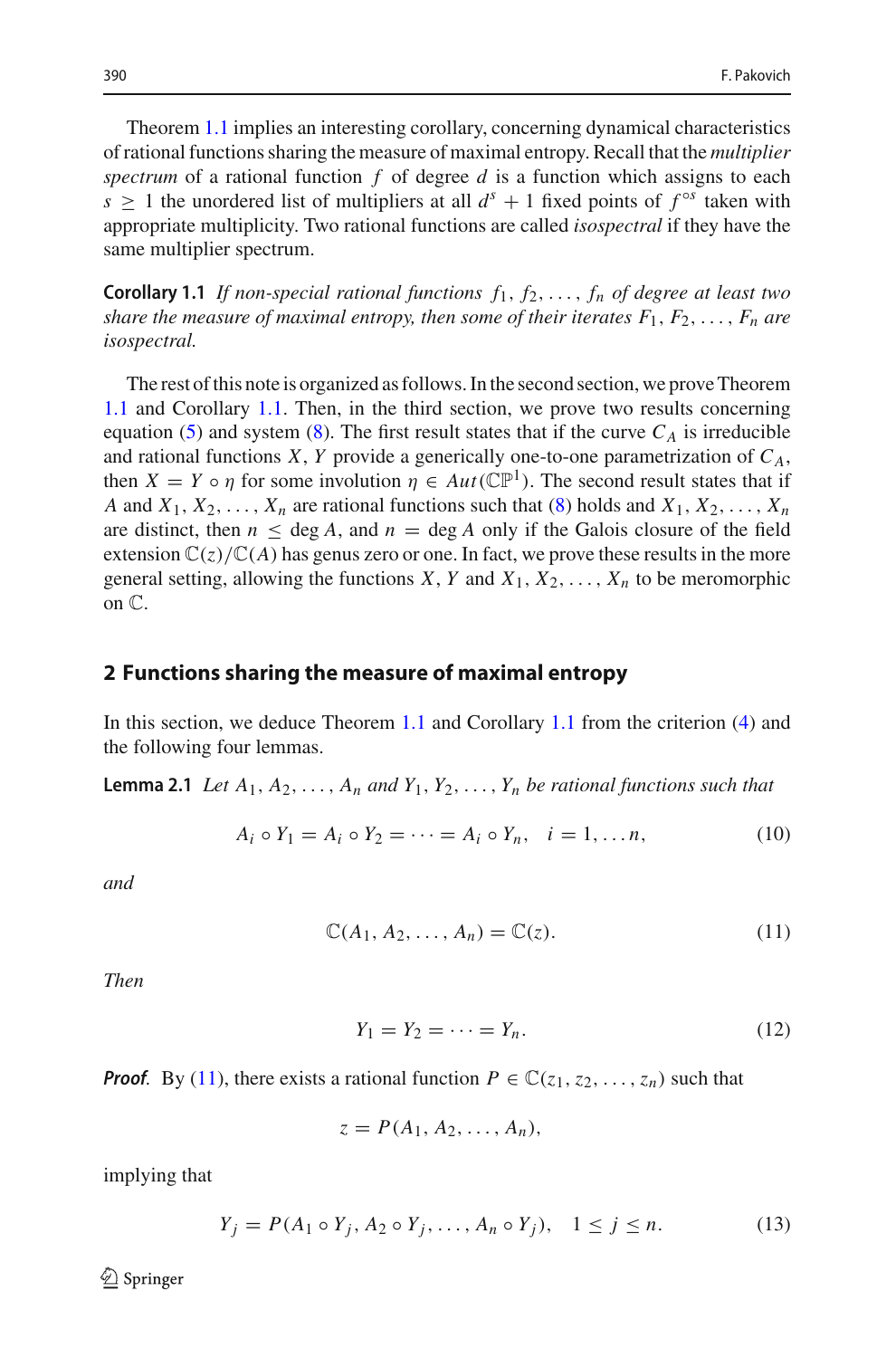<span id="page-4-4"></span>Now  $(12)$  follows from  $(13)$  and  $(10)$ .

**Lemma 2.2** *Let*  $F_1, F_2, \ldots, F_n$  *be rational functions such that* 

<span id="page-4-1"></span>
$$
F_i \circ F_1 = F_i \circ F_2 = \dots = F_i \circ F_n, \quad i = 1, \dots n.
$$
 (14)

*Then there exist rational functions A and*  $X_1, X_2, \ldots, X_n$  *such that* 

<span id="page-4-0"></span>
$$
F_i = X_i \circ A, \quad i = 1, \dots n,
$$
\n<sup>(15)</sup>

$$
\mathbb{C}(X_1, X_2, \dots, X_n) = \mathbb{C}(z),\tag{16}
$$

*and*

<span id="page-4-2"></span>
$$
A \circ X_1 = A \circ X_2 = \dots = A \circ X_n. \tag{17}
$$

*Proof.* By the Lüroth theorem,

$$
\mathbb{C}(F_1,F_2,\ldots,F_n)=\mathbb{C}(A)
$$

for some rational function *A*, implying that equalities [\(15\)](#page-4-0) hold for some rational functions  $X_1, X_2, \ldots, X_n$  satisfying [\(16\)](#page-4-0). Substituting now [\(15\)](#page-4-0) in [\(14\)](#page-4-1) we see that

$$
X_i \circ (A \circ X_1) = X_i \circ (A \circ X_2) = \cdots = X_i \circ (A \circ X_n), \quad i = 1, \ldots n.
$$

<span id="page-4-3"></span>Applying now Lemma [2.1](#page-3-5) to the last system we obtain [\(17\)](#page-4-2).

**Lemma 2.3** *Let A and B be rational functions such that the equality*

$$
A \circ A = A \circ B
$$

*holds. Then*

$$
A^{\circ l} \circ A^{\circ l} = A^{\circ l} \circ B^{\circ l}
$$

*for any*  $l \geq 1$ *.* 

*Proof.* The proof is by induction on *l*. Assuming that the lemma is true for  $l = k$ , we have:

$$
A^{\circ (k+1)} \circ B^{\circ (k+1)} = A^{\circ k} \circ (A \circ B) \circ B^{\circ k} = A^{\circ k} \circ A^{\circ 2} \circ B^{\circ k} =
$$
  
=  $A^{\circ 2} \circ A^{\circ k} \circ B^{\circ k} = A^{\circ 2} \circ A^{\circ 2k} = A^{2k+2}.$ 

<span id="page-4-5"></span>**Lemma 2.4** *Let*  $d_i \geq 2, 1 \leq i \leq n$ , *and*  $n_{i,j} \geq 1, 1 \leq i, j \leq n$ ,  $i \neq j$ , *be integers such that*

$$
d_i^{n_{i,j}} = d_j^{n_{j,i}}, \quad 1 \le i, j \le n, \quad i \ne j.
$$

<sup>2</sup> Springer

 $\Box$ 

$$
\Box
$$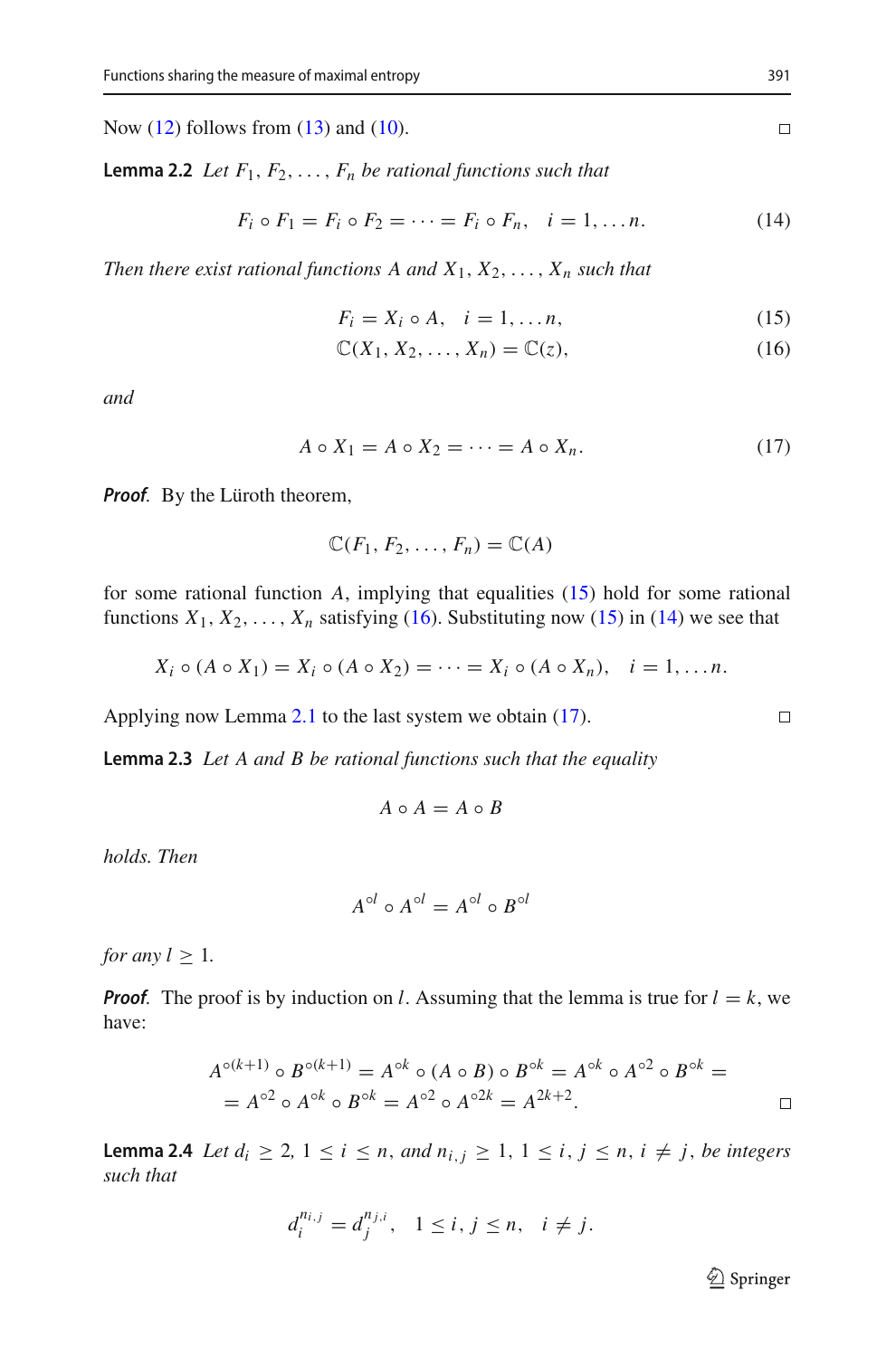*Then there exist integers*  $l_i \geq 1, 1 \leq i \leq n$ , *such that* 

$$
d_1^{l_1} = d_2^{l_2} = \cdots = d_n^{l_n}.
$$

*Proof.* The proof is by induction on *n*. For  $n = 2$ , we obviously can set

$$
l_1 = n_{1,2}, \quad l_2 = n_{2,1}.
$$

Assuming that the lemma is true for  $n = k$ , we can find integers  $a_i$ ,  $1 \le i \le k$ , and  $b_i$ ,  $2 \le i \le k+1$ , such that

$$
d_1^{a_1} = d_2^{a_2} = \cdots = d_k^{a_k}
$$

and

$$
d_2^{b_2}=d_3^{b_3}=\cdots=d_{k+1}^{b_{k+1}},
$$

implying that

$$
d_1^{a_1b_2} = d_2^{a_2b_2} = \cdots = d_k^{a_kb_2}
$$

and

$$
d_2^{b_2a_2}=d_3^{b_3a_2}=\cdots=d_{k+1}^{b_{k+1}a_2}.
$$

Therefore,

$$
d_1^{a_1b_2}=d_2^{b_2a_2}=d_3^{b_3a_2}=\cdots=d_{k+1}^{b_{k+1}a_2},
$$

and hence the lemma is true for  $n = k + 1$ .

*Proof of Theorem* [1.1](#page-2-0) For any rational functions *A* and  $X_1, X_2, \ldots, X_n$  satisfying [\(8\)](#page-2-3) the corresponding functions  $(7)$  satisfy system  $(14)$ . In particular, for any pair *i*, *j*  $1 \leq i, j \leq n, i \neq j$ , the equalities

$$
F_i \circ F_i = F_i \circ F_j, \quad F_j \circ F_j = F_j \circ F_i, \quad 1 \leq i, j \leq n,
$$

hold, implying that the functions  $f_i$ ,  $f_j$  share the measure of maximal entropy. Therefore, all  $f_1, f_2, \ldots, f_n$  share the measure of maximal entropy.

In the other direction, if  $\mu_{f_1} = \mu_{f_2} = \cdots = \mu_{f_n}$ , then using the criterion [\(4\)](#page-1-3) we can find integers  $n_{i,j}$ ,  $1 \le i, j \le n, i \ne j$ , such that

<span id="page-5-0"></span>
$$
f_i^{on_{i,j}} \circ f_i^{on_{i,j}} = f_i^{on_{i,j}} \circ f_j^{on_{j,i}}, \quad f_j^{on_{j,i}} \circ f_j^{on_{j,i}} = f_j^{on_{j,i}} \circ f_i^{on_{i,j}}.
$$
 (18)

Suppose first that

<span id="page-5-1"></span>
$$
\deg f_1 = \deg f_2 = \dots = \deg f_n. \tag{19}
$$

 $\Box$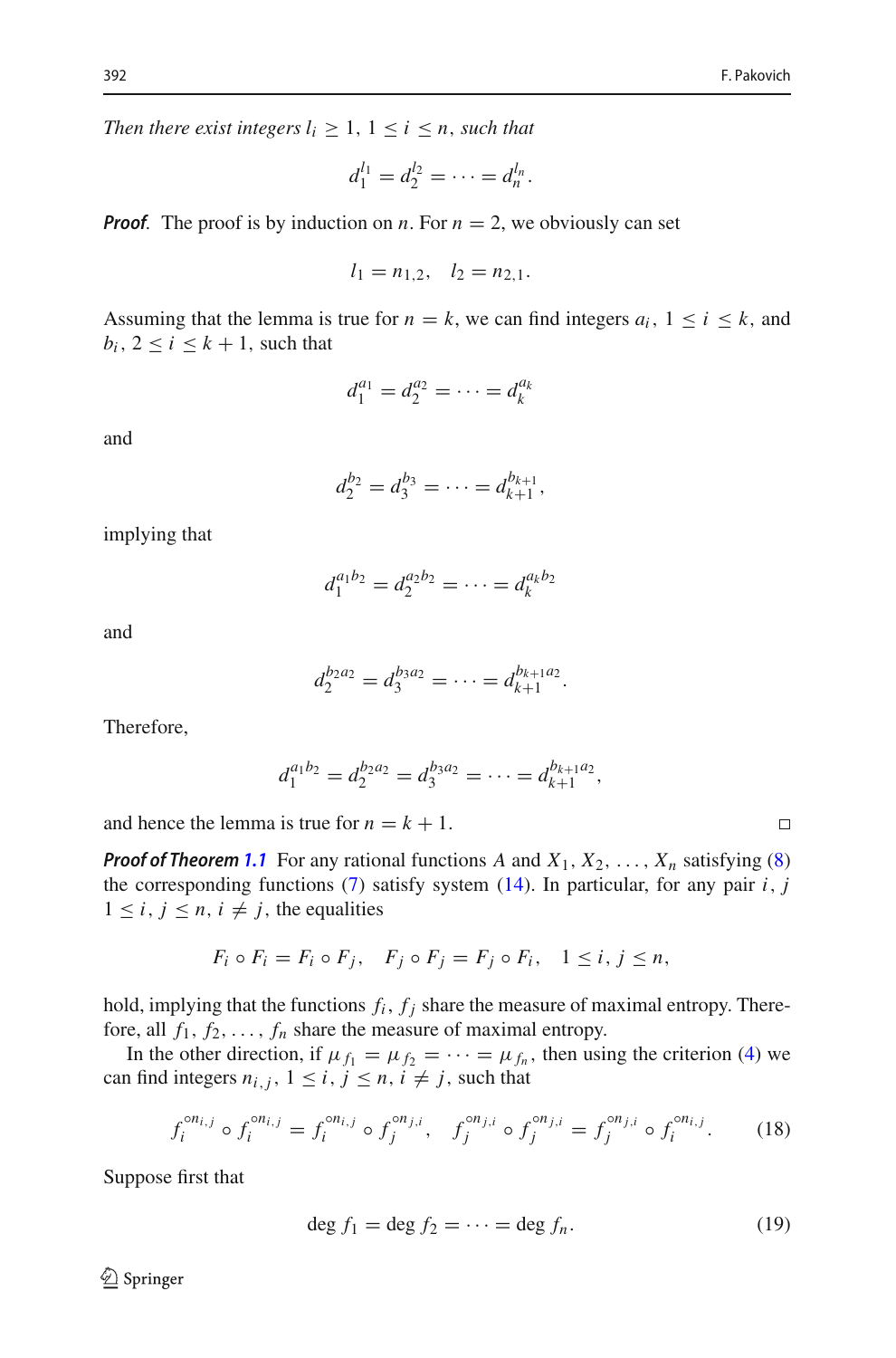Then [\(18\)](#page-5-0) and [\(19\)](#page-5-1) imply that  $n_{i,j} = n_{j,i}$ ,  $1 \leq i, j \leq n$ . Applying now Lemma [2.3](#page-4-3) to [\(18\)](#page-5-0), we see that for any integer number *M* divisible by all the numbers  $n_{i,j}$ ,  $1 \leq i, j \leq n$ , the equalities

$$
f_i^{\circ M} \circ f_i^{\circ M} = f_i^{\circ M} \circ f_j^{\circ M}, \quad 1 \le i, j \le n,
$$

hold. Thus, the functions  $F_i = f_i^{\circ M}$ ,  $1 \le i \le n$ , satisfy system [\(14\)](#page-4-1), implying by Lemma  $2.2$  that equalities  $(15)$ ,  $(16)$ , and  $(17)$  hold.

For arbitrary rational functions  $f_1, f_2, \ldots, f_n$  sharing the measure of maximal entropy, we still can write system  $(18)$ , implying that

$$
(\deg f_i)^{n_{i,j}} = (\deg f_j)^{n_{j,i}}, \quad 1 \le i, j \le n, \quad i \ne j.
$$

Applying Lemma [2.4,](#page-4-5) we can find  $l_i$ ,  $1 \le i \le n$ , such that the rational functions  $f_i^{ol_i}$ ,  $1 \le i \le n$ , have the same degree. Since these functions along with the functions  $f_1, f_2, \ldots, f_n$  share the measure of maximal entropy, we can write system [\(18\)](#page-5-0) for these functions. Using now the already proved part of the theorem, we conclude that there exist  $m_i$ ,  $1 \le i \le n$ , such that the rational functions  $F_i = f_i^{\circ m_i}$ ,  $1 \le i \le n$ , satisfy  $(14)$ , implying  $(15)$ ,  $(16)$ , and  $(17)$ .  $\Box$ 

*Proof of Corollary [1.1](#page-3-0)* The corollary follows from the statement of the theorem and the fact that for any rational functions *U* and *V* the rational functions  $U \circ V$  and  $V \circ U$ are isospectral (see Pakovic[h](#page-9-10) [2019a,](#page-9-10) Lemma 2.1).  $\Box$ 

# **3 Functional equation**  $A(\phi) = A(\psi)$

Equation [\(5\)](#page-1-4) is a particular case of the functional equation

$$
A\circ X=B\circ Y,
$$

which, under different assumptions on *A*, *B* and *X*, *Y* , has been studied in many papers (see e.g. An and Die[p](#page-8-5) [2013;](#page-8-5) Avanzi and Zannie[r](#page-8-6) [2001](#page-8-6); Bilu and Tich[y](#page-9-11) [2000](#page-9-11); Frie[d](#page-9-12) [1973;](#page-9-12) Ng and Wan[g](#page-9-13) [2013](#page-9-13); Pakovic[h](#page-9-14) [2009,](#page-9-14) [2010,](#page-9-15) [2018b;](#page-9-16) Rit[t](#page-9-17) [1922](#page-9-17)). Nevertheless, to our best knowledge precisely equation [\(5\)](#page-1-4) was the subject of only two papers. One of them is the paper of Avanzi and Zannier cited in the introduction. The other one is the paper by Rit[t](#page-9-18) [\(1924\)](#page-9-18), written 80 years earlier, where some partial results were obtained. In particular, Ritt observed that solutions of [\(5\)](#page-1-4) with  $X \neq Y$  can be obtained using finite subgroups of  $Aut(\mathbb{CP}^1)$  as follows. Let  $\Gamma$  be a finite subgroup of  $Aut(\mathbb{CP}^1)$  and  $θ<sub>Γ</sub>$  its invariant function, that is a rational function such that  $θ<sub>Γ</sub>(x) = θ<sub>Γ</sub>(y)$  if and only if  $y = \sigma(x)$  for some  $\sigma \in \Gamma$ . Then for any subgroup  $\Gamma' \subset \Gamma$  the equality

<span id="page-6-0"></span>
$$
\theta_{\Gamma} = \psi \circ \theta_{\Gamma'} \tag{20}
$$

holds for some  $\psi \in \mathbb{C}(z)$ , implying that

$$
\psi \circ \theta_{\Gamma'} = \psi \circ (\theta_{\Gamma'} \circ \sigma)
$$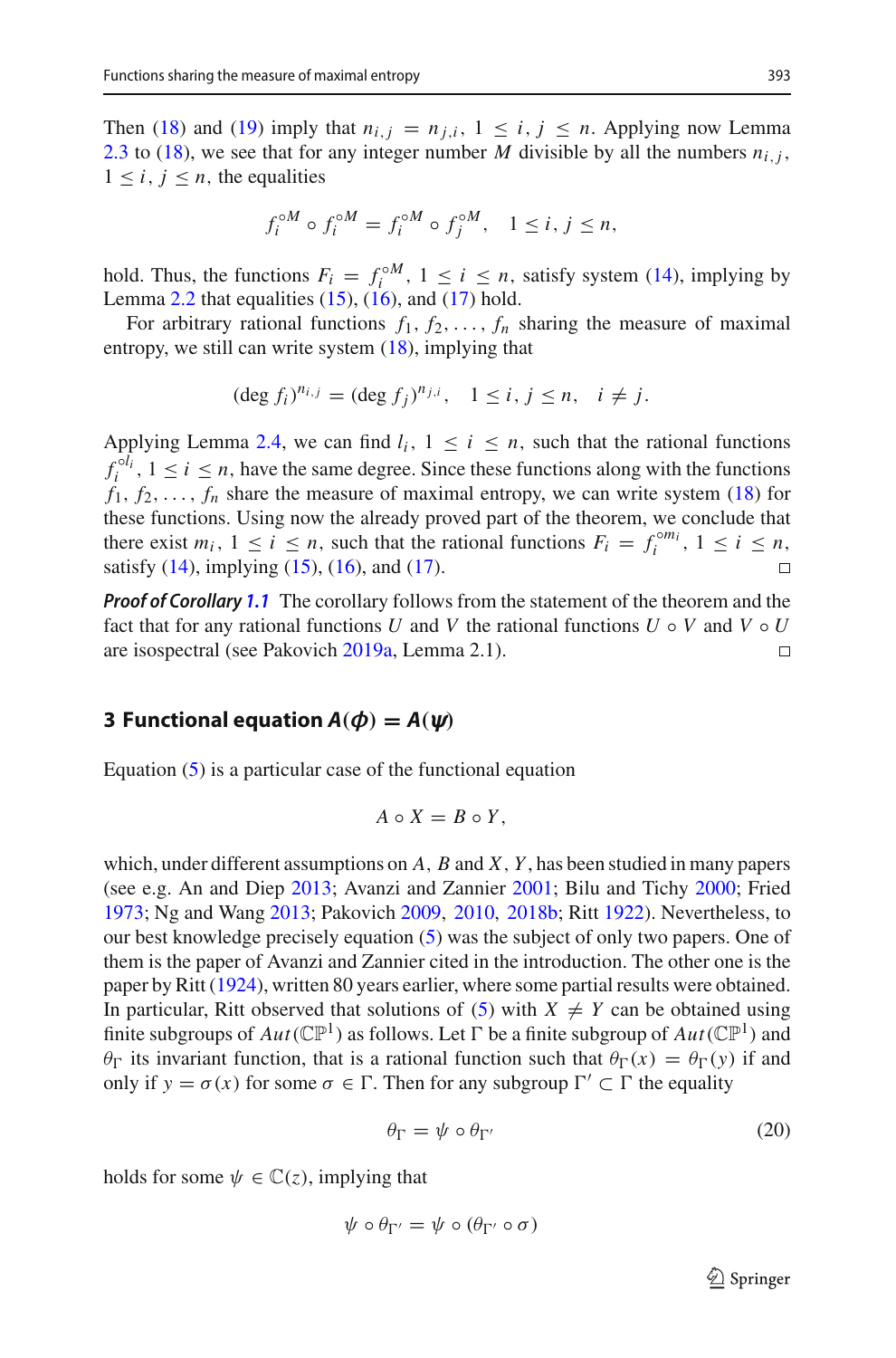for every  $\sigma \in \Gamma$ . Nevertheless,  $\theta_{\Gamma'} \neq \theta_{\Gamma'} \circ \sigma$  unless  $\sigma \in \Gamma'$ . For example, for the dihedral group  $D_{2n}$ , generated by  $z \to 1/z$  and  $z \to \varepsilon z$ , where  $\varepsilon = e^{\frac{2\pi i}{n}}$ , and its subgroup  $D_2$  equality [\(20\)](#page-6-0) takes the form

$$
\frac{1}{2}\left(z^n + \frac{1}{z^n}\right) = T_n \circ \frac{1}{2}\left(z + \frac{1}{z}\right)
$$

giving rise to the solution

$$
T_n \circ \frac{1}{2} \left( z + \frac{1}{z} \right) = T_n \circ \frac{1}{2} \left( \varepsilon z + \frac{1}{\varepsilon z} \right)
$$

of  $(5)$  not satisfying to  $(6)$ . Ritt also constructed solutions of  $(5)$  using rational functions arising from the formulas for the period transformations of the Weierstrass functions  $\varphi(z)$  for lattices with symmetries of order greater than two.

In this note, we do not make an attempt to obtain an explicit classification of solutions of [\(5\)](#page-1-4) in spirit of Avanzi and Zannie[r](#page-8-4) [\(2003](#page-8-4)). Instead, we prove two general results which emphasize the role of symmetries in the problem.

**Theorem 3.1** *Let A be a rational function and*  $\varphi$ ,  $\psi$  *distinct functions meromorphic on* C *such that*

$$
A\circ\varphi=A\circ\psi.
$$

*Assume in addition that the algebraic curve CA is irreducible. Then the desingularization R of CA has genus zero or one and there exist holomorphic functions*  $\varphi_1: R \to \mathbb{CP}^1$ ,  $\psi_1: R \to \mathbb{CP}^1$  and  $h: \mathbb{C} \to R$  such that

$$
\varphi = \varphi_1 \circ h, \quad \psi = \psi_1 \circ h,
$$

*and the map from R to C<sub>A</sub> given by*  $z \rightarrow (\varphi_1(z), \psi_1(z))$  *is generically one-to-one. Moreover,*

<span id="page-7-0"></span>
$$
\varphi_1 = \psi_1 \circ \eta \tag{21}
$$

*for some involution*  $\eta: R \to R$ .

*Proof.* The first conclusion of the theorem holds for any parametrization of an algebraic curve by functions meromorphic on  $\mathbb C$  (see e.[g](#page-9-19). Beardon and Ng [2006](#page-9-19), Theorem 1 and Theorem 2), so we only must show the existence of an involution  $\mu$  satisfying [\(21\)](#page-7-0).

Since the equation of  $C_A$  is invariant under the exchange of variable, along with the meromorphic parametrization  $z \to (\varphi_1, \psi_1)$  the curve  $C_A$  admits the meromorphic parametrization  $z \rightarrow (\psi_1, \varphi_1)$ . Since the desingularization R is defined up to an automorphism, it follows now from the first part of the theorem that

$$
\varphi_1 = \psi_1 \circ \eta, \quad \psi_1 = \varphi_1 \circ \eta
$$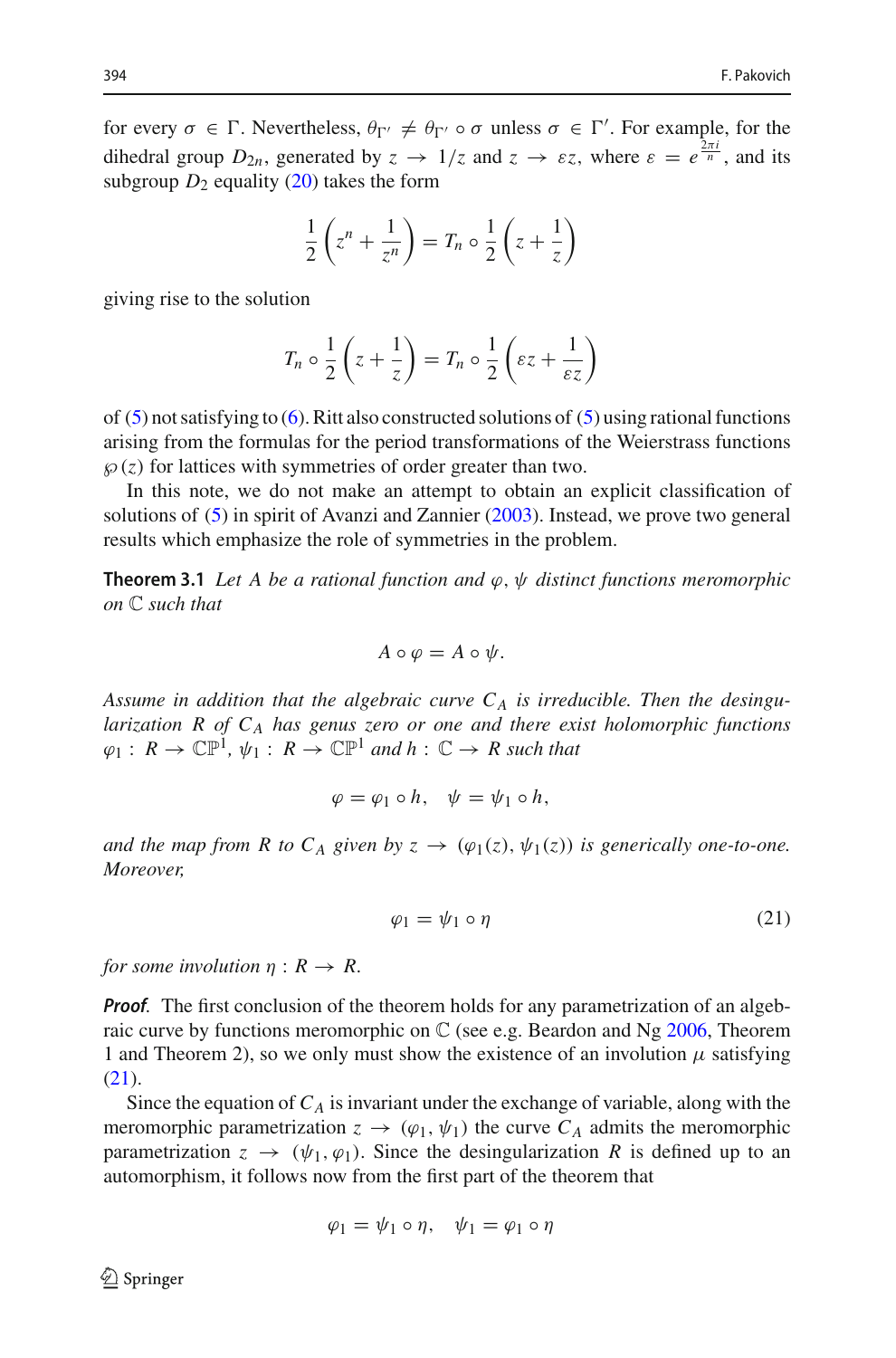for some  $\eta \in Aut(R)$ , implying that

<span id="page-8-7"></span>
$$
\varphi_1 = \varphi_1 \circ (\eta \circ \eta), \quad \psi_1 = \psi_1 \circ (\eta \circ \eta). \tag{22}
$$

Finally,  $\eta \circ \eta = z$  since otherwise [\(22\)](#page-8-7) contradicts to the condition that the map  $z \to (\omega_1(z)) \psi_1(z)$  is generically one-to-one.  $z \rightarrow (\varphi_1(z), \psi_1(z))$  is generically one-to-one.

**Theorem 3.2** *Let A be a rational function of degree d and*  $\varphi_1, \varphi_2, \ldots, \varphi_n$  *distinct meromorphic functions on* C *such that*

<span id="page-8-8"></span>
$$
A \circ \varphi_1 = A \circ \varphi_2 = \dots = A \circ \varphi_n. \tag{23}
$$

*Then*  $n \leq d$ . Moreover, if  $n = d$ , then the Galois closure of the field extension  $\mathbb{C}(z)/\mathbb{C}(A)$  *has genus zero or one.* 

*Proof.* Since for any  $z_0 \in \mathbb{CP}^1$  the preimage  $A^{-1}(z_0)$  contains at most *d* distinct points, if [\(23\)](#page-8-8) holds for  $n > d$ , then for every  $z \in \mathbb{CP}^1$  at most *d* of the values  $\varphi_1(z), \varphi_2(z), \ldots, \varphi_n(z)$  are distinct, implying that at most *d* of the functions  $\varphi_1, \varphi_2, \ldots, \varphi_n$  are distinct.

The second part of the theorem is the "if" part of the following criterion (see Pakovic[h](#page-9-20) [2018c,](#page-9-20) Theorem 2.3). For a rational function *A* of degree *d*, the Galois closure of the field extension  $\mathbb{C}(z)/\mathbb{C}(A)$  has genus zero or one if and only if there exist *d* distinct functions  $\psi_1, \psi_2, \dots, \psi_d$  meromorphic on  $\mathbb C$  such that

$$
A \circ \psi_1 = A \circ \psi_2 = \cdots = A \circ \psi_d.
$$

Note that rational functions A for which the genus  $g_A$  of the Galois closure of the field extension  $\mathbb{C}(z)/\mathbb{C}(A)$  is zero are exactly all possible "compositional left factors" of Galois coverings of  $\mathbb{CP}^1$  by  $\mathbb{CP}^1$  and can be listed explicitly. On the other hand, functions with  $g_A = 1$  admit a simple geometric description in terms of projections of maps between elliptic curves (see Pakovic[h](#page-9-21) [2018a](#page-9-21)). The simplest examples of rational functions with  $g_A \leq 1$  are  $z^n$ ,  $T_n$ ,  $\frac{1}{2} \left( z^n + \frac{1}{z^n} \right)$ , and Lattès maps.

#### **References**

- <span id="page-8-5"></span>An, T.T.H., Diep, N.T.N.: Genus one factors of curves defined by separated variable polynomials. J. Number Theory **133**(8), 2616–2634 (2013)
- <span id="page-8-1"></span>Atela, P.: Sharing a Julia set: the polynomial case, Progress in Holomorphic Dynamics, pp. 102–115. Pitman Res. Notes Math. Ser., vol. 387. Longman, Harlow (1998)
- <span id="page-8-0"></span>Atela, P., Hu, J.: Commuting polynomials and polynomials with same Julia set. Int. J. Bifurc. Chaos Appl. Sci. Eng. **6**(12A), 2427–2432 (1996)
- <span id="page-8-6"></span>Avanzi, R., Zannier, U.: Genus one curves defined by separated variable polynomials and a polynomial Pell equation. Acta Arith. **99**, 227–256 (2001)
- <span id="page-8-4"></span>Avanzi, R., Zannier, U.: The equation  $f(X) = f(Y)$  in rational functions  $X = X(t)$ ,  $Y = Y(t)$ ,. Composit. Math. **139**(3), 263–295 (2003)
- <span id="page-8-2"></span>Baker, I., Eremenko, A.: A problem on Julia sets. Ann. Acad. Sci. Fennicae (series A.I. Math.) **12**, 229–236 (1987)
- <span id="page-8-3"></span>Beardon, A.: Symmetries of Julia sets. Bull. Lond. Math. Soc. **22**(6), 576–582 (1990)